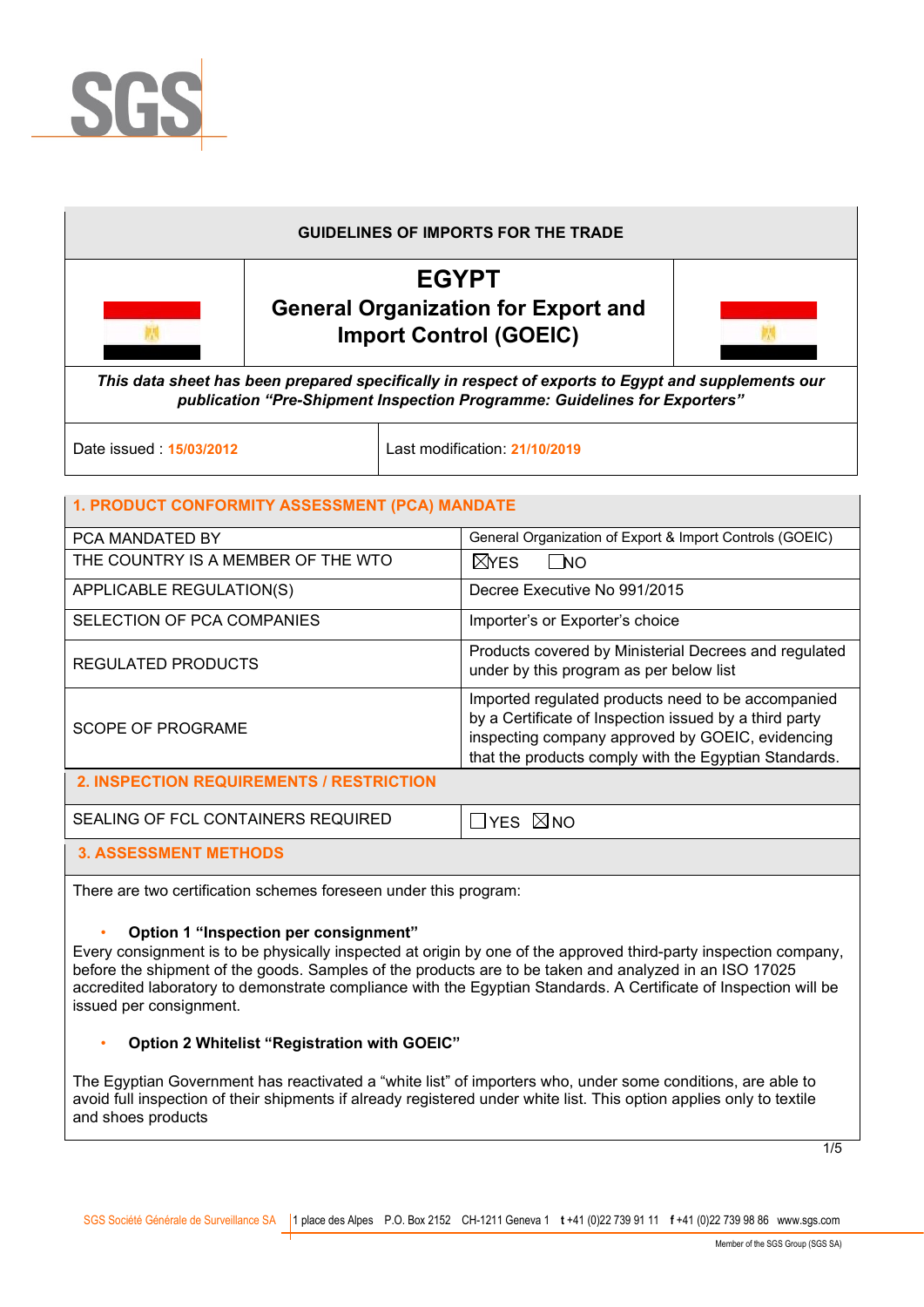

| <b>4. VERIFICATION REQUIREMENTS</b> |                                                                                                                                                                                                                                                                                                                                                                                                                                                                                                                                                                                                                                                                                                                                                                                                                                                                                                                                                                                                                                 |  |  |  |
|-------------------------------------|---------------------------------------------------------------------------------------------------------------------------------------------------------------------------------------------------------------------------------------------------------------------------------------------------------------------------------------------------------------------------------------------------------------------------------------------------------------------------------------------------------------------------------------------------------------------------------------------------------------------------------------------------------------------------------------------------------------------------------------------------------------------------------------------------------------------------------------------------------------------------------------------------------------------------------------------------------------------------------------------------------------------------------|--|--|--|
| <b>TESTING</b>                      | Test reports should be from Laboratories accredited in ISO 17025 by an ILAC<br>member.                                                                                                                                                                                                                                                                                                                                                                                                                                                                                                                                                                                                                                                                                                                                                                                                                                                                                                                                          |  |  |  |
| <b>DOCUMENTS</b>                    | Under Option 1 for Certificate of Inspection issuance, exporter will<br>$\bullet$<br>have to present the following documents upon completion of the<br>physical inspection:<br>Before pre-shipment inspection:<br><b>Request for Certification</b><br>Proforma Invoice<br>Acceptable test reports as per EG Standard from ISO 17025<br>accredited laboratory.<br>Packing List<br>Exporter declaration of the name(s) & address(es) of the<br>manufacturer(s) of the goods to be shipped (mandatory) After<br>inspection performed:<br>Final Invoice<br>Transport Document (Not mandatory) GOIEC does not allow any<br>amendment on the certificate, hence all informed supplied to service<br>provider is to be accurate and it is recommended clients do check the<br>draft Col before final issuance<br>Col date cannot exceed physical inspection date on more than 45<br>days, hence clients need to ensure that required documents to issue<br>Col are delivered to service providers before 45 days of inspection<br>done |  |  |  |
| <b>STANDARDS</b>                    | The applicable standards under this program are as below<br>- Egyptian Obligatory Standards<br>- International Approved Standards<br>- Egyptian non-obligatory Standards                                                                                                                                                                                                                                                                                                                                                                                                                                                                                                                                                                                                                                                                                                                                                                                                                                                        |  |  |  |

# **5. INSPECTION FEES**

The fees for inspection, analysis, and/or certification are borne by seller or producer and are to be quoted at the time of nomination.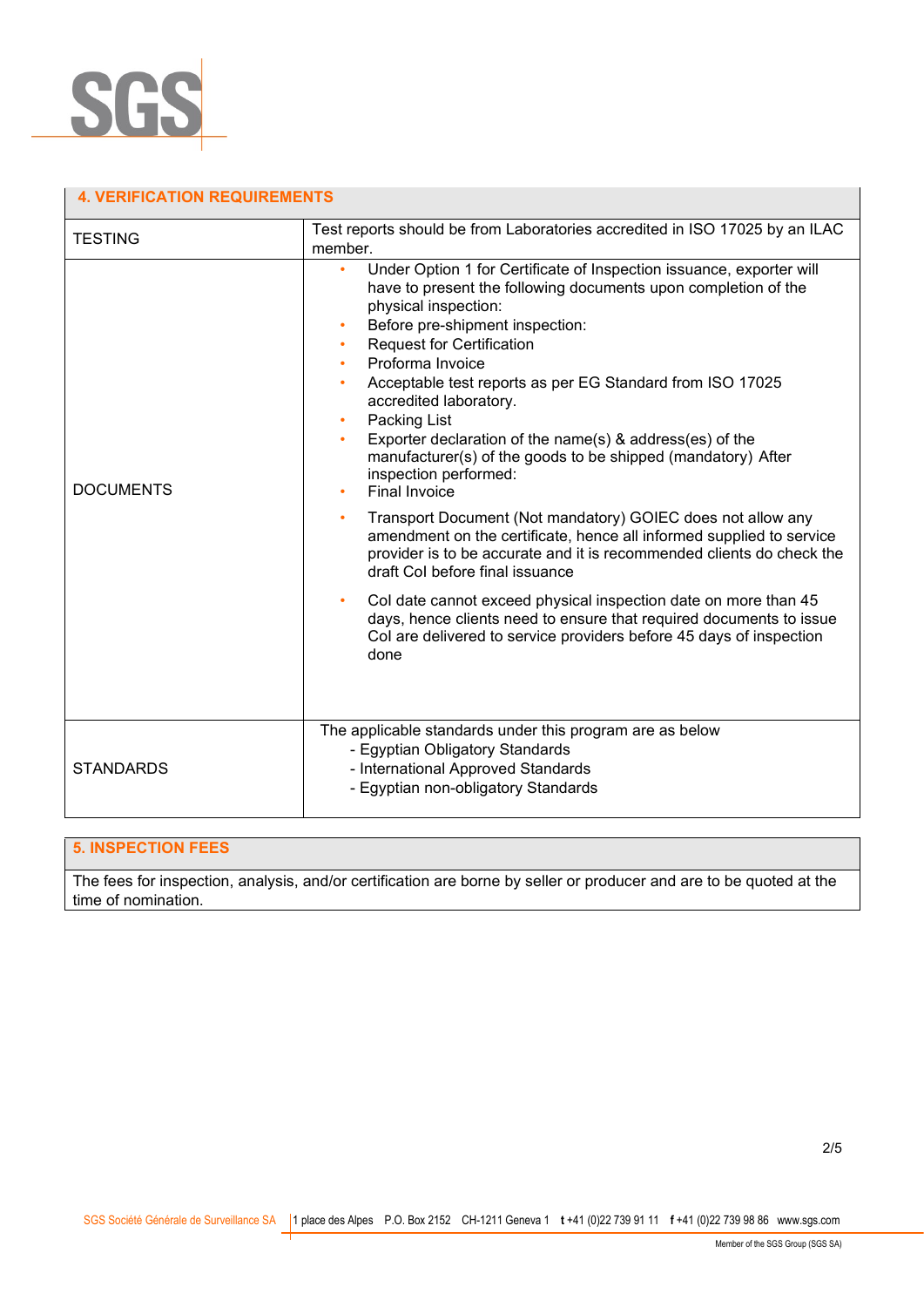

#### **6. CONTACT LIST FOR ASSESSMENT**

Please check sgs contact list available in our website.

Importers may contact our liaison office on below

address:-

# **Yasser A.Saber**

**GIS Manager** 

#### **SGS Egypt Limited LLC.**

8 Fahmi Wesa St. off Sharawy St., Loran, Alexandria, Egypt. Switchboard Number: +203 5832553. Tel: +203 58 32 760 +203 5832766 +203 5832769 Fax: +203 58 32 750 Mobile: (+20) 10000 53 518 E-mail: yaser.saber@sgs.com

| S.N            | <b>PRODUCT DESCRIPTION</b>                                                                                                                      | <b>HS CODE</b>                        |
|----------------|-------------------------------------------------------------------------------------------------------------------------------------------------|---------------------------------------|
|                |                                                                                                                                                 |                                       |
| $\mathbf{1}$   | Milk and milk products (except for infants' milk) for retail sale in<br>packages weighing no more than 2 kilograms                              | 0401, 0402, 0403, 0404, 0405,<br>0406 |
| $\overline{2}$ | Preserved and dried fruits for retail sale in packages weighing no more<br>than 2 kilograms                                                     | Chapter 08                            |
| 3              | Oils and fats for retail sale in packages weighing no more than 5<br>kilograms                                                                  | Chapter 15                            |
| 4              | Chocolates and food products containing cocoa for retail sale in<br>packages weighing no more than 2 kilograms                                  | 1806                                  |
| 5              | Sugar confectionaries                                                                                                                           | 1704                                  |
| 6              | Pastas and prepared foods from cereals and bread products and<br>pastries except for empty cachets of a kind suitable for<br>bharmaceutical use | 1902, 1904, 1905                      |
| $\overline{7}$ | Fruit juices for retail sale in packages weighing less than 10<br>kilograms                                                                     | 2009                                  |
| 8              | Natural and mineral water and aerated water                                                                                                     | 2201, 2202                            |
| 9              | Beauty and make-up products, preparations for oral or dental<br>hygiene, personal deodorants and antiperspirants, and perfumed<br>preparations  | 3303, 3304, 3305, 3306, 3307          |

# **List of regulated products**

3/5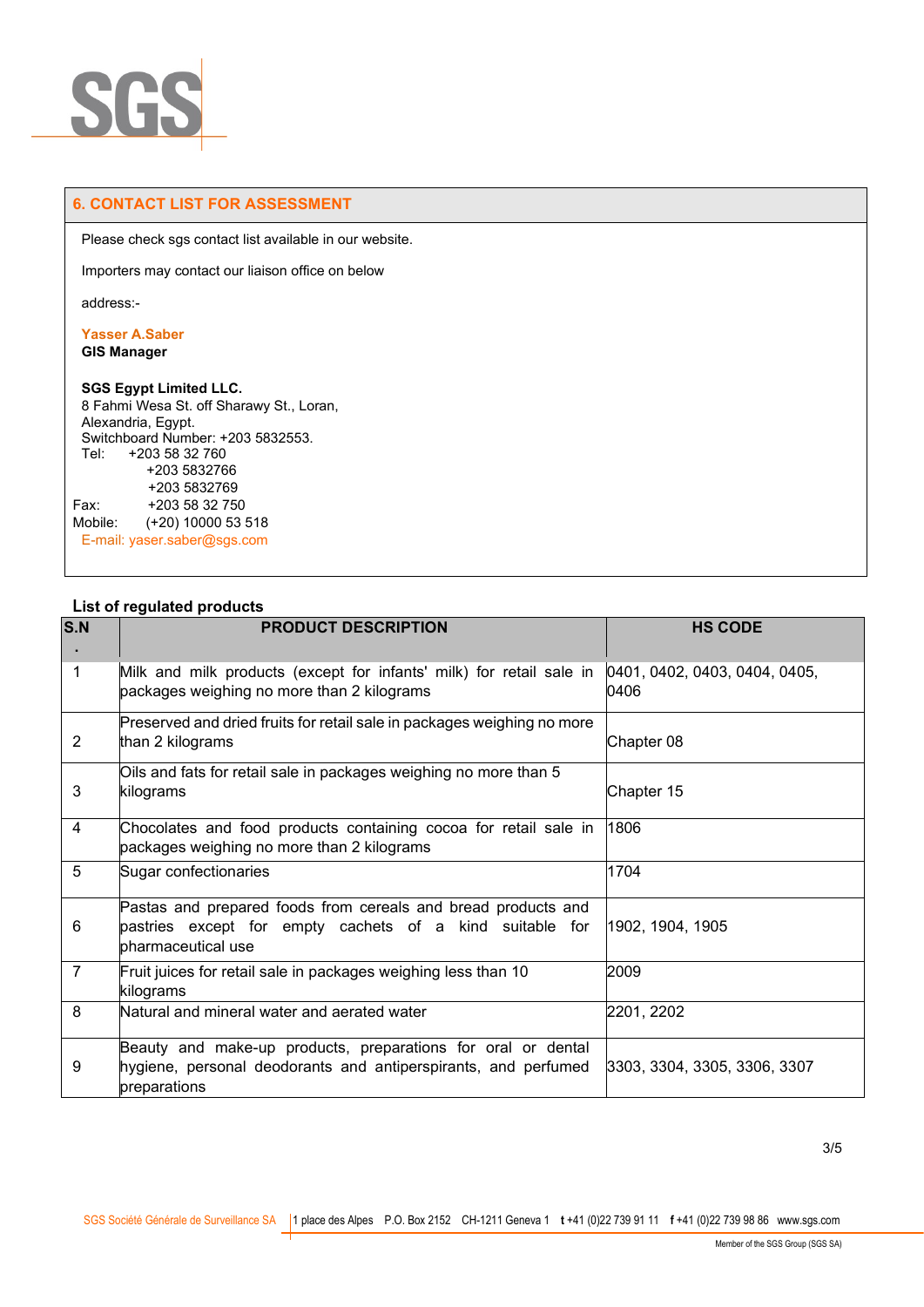

| 10 | Soap and washing preparations used as soap for retail sale                                                            | 3401.11,<br>3401.19,<br>3401.2090,                             |
|----|-----------------------------------------------------------------------------------------------------------------------|----------------------------------------------------------------|
|    |                                                                                                                       | 3401.30,                                                       |
|    |                                                                                                                       | 3402.20, 3402.9090                                             |
|    |                                                                                                                       | 3924, 4419, 6911,<br>6912, 7323,                               |
| 11 | Cutlery and kitchen utensils                                                                                          | 7418.10,                                                       |
|    |                                                                                                                       | 7615.10, 8211.10, 8211.91, 8215                                |
| 12 | Baths, shower baths, sinks, washbasins, bidets, lavatory pans, seats 3922, 6910, 7324, 7418, 7508, 7615<br>and covers |                                                                |
| 13 | Toilet Paper and similar paper, babies and sanitary napkins                                                           | 9619, 4818 (excl. 4818.1090), 4803                             |
| 14 | Refractory bricks, blocks, tiles for household use                                                                    | 6802.10, 6802.2110, 6802.9110,<br>6904.40, 6810.19, 6907, 6908 |
| 15 | Tableware glass articles                                                                                              | 7013                                                           |
| 16 | Iron and steel bars and rods                                                                                          | 7213, 7214, 7215                                               |
| 17 | Household electrical appliances (stoves, fryers, air conditioners, fans,                                              | 8414.51, 8415.10,<br>7321,<br>7322,                            |
|    | washing machines, blenders and heaters)                                                                               | 8415.81,                                                       |
|    |                                                                                                                       | 8415.82, 8415.83, 8418.10,                                     |
|    |                                                                                                                       | 8418.21,                                                       |
|    |                                                                                                                       | 8418.29, 8418.30, 8418.40,                                     |
|    |                                                                                                                       | 8422.11,                                                       |
|    |                                                                                                                       | 8450.11, 8450.12, 8450.19,                                     |
|    |                                                                                                                       | 8451.21,                                                       |
|    |                                                                                                                       | 8508.11, 8509.40, 8509.80,                                     |
|    |                                                                                                                       | 8516.10,                                                       |
|    |                                                                                                                       | 8516.21,                                                       |
|    |                                                                                                                       | 8516.60, 8516.71, 8516.72,                                     |
|    |                                                                                                                       | 8516.79,                                                       |
|    |                                                                                                                       | 8527.12, 8527.13, 8527.19,                                     |
|    |                                                                                                                       | 8527.91,                                                       |
|    |                                                                                                                       | 8527.92,<br>8527.99,<br>8528.71,                               |
|    |                                                                                                                       | 8528.7220,                                                     |
|    |                                                                                                                       | 8528.7290, 8528.73                                             |
|    |                                                                                                                       | 9401.30, 9401.40, 9401.51,                                     |
| 18 | Home and Office furniture                                                                                             | 9401.599401.61,<br>9401.69,                                    |
|    |                                                                                                                       | 9401.7190.                                                     |
|    |                                                                                                                       | 9401.8090, 9403, 9404                                          |
|    |                                                                                                                       |                                                                |
| 19 | Bicycles, motorcycles and those with auxiliary motors                                                                 | 8711, 8712                                                     |
| 20 | Watches and clocks                                                                                                    | Chapter 91                                                     |
| 21 | Lighting equipment for household use                                                                                  | 9405.10, 9405.20, 9405.30,                                     |
|    |                                                                                                                       | 9405.4090                                                      |